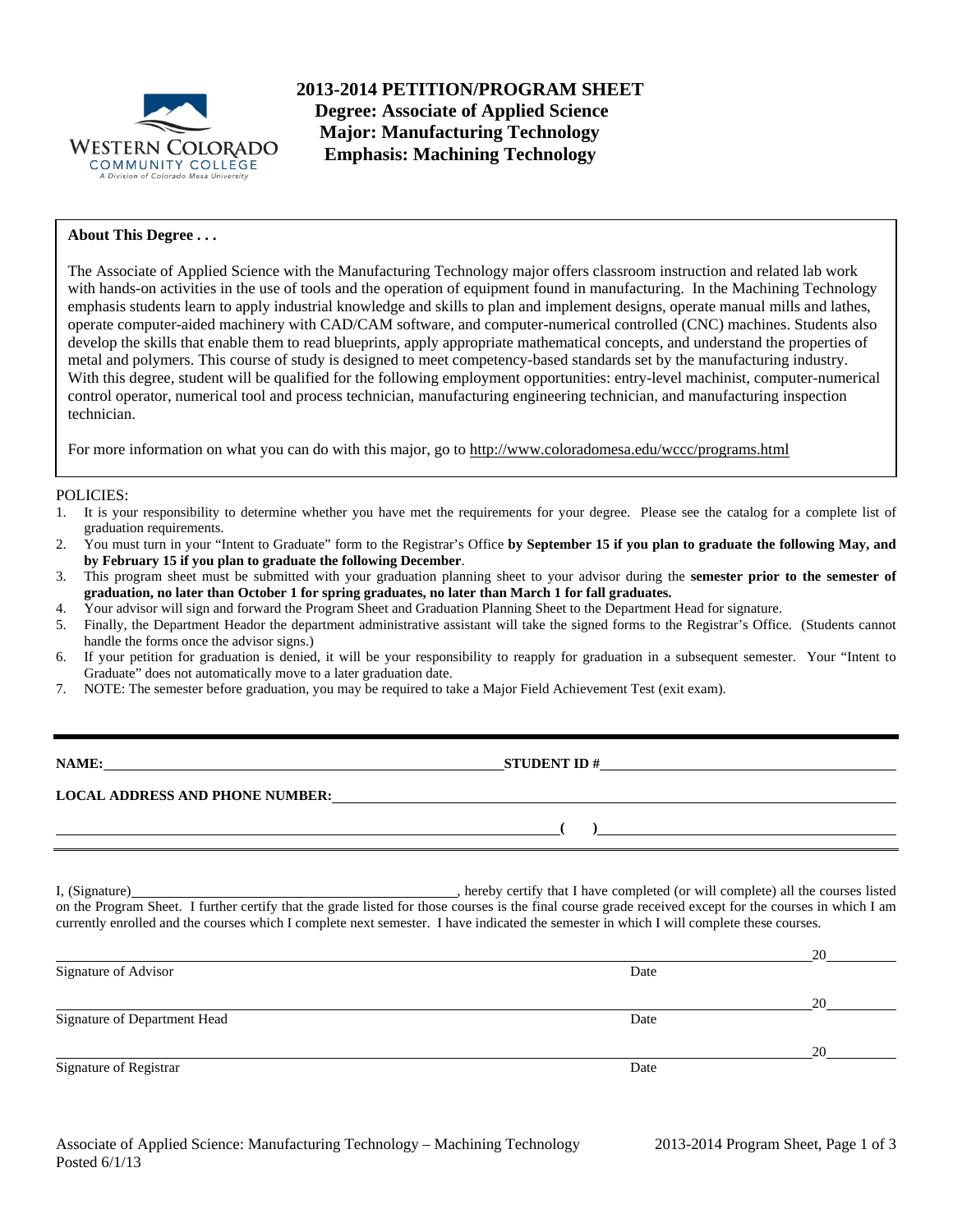### **Students should work closely with a faculty advisor when selecting and scheduling courses prior to registration.**

Degree Requirements:

- 69 semester hours total (A minimum of 16 taken at CMU in no fewer than two semesters)
- 2.00 cumulative GPA or higher in all CMU coursework and a "C" or better must be achieved in coursework toward major content area.
- Pre-collegiate courses (usually numbered below 100) cannot be used for graduation.
- A student must follow the CMU graduation requirements either from 1) the program sheet for the major in effect at the time the student officially declares a major; or 2) a program sheet for the major approved for a year subsequent to the year during which the student officially declares the major and is approved for the student by the department head. Because a program may have requirements specific to the degree, the student should check with the faculty advisor for additional criteria. It is the student's responsibility to be aware of, and follow, all requirements for the degree being pursued. Any exceptions or substitutions must be approved by the student's faculty advisor and Department Head.
- When filling out the program sheet a course can be used only once.
- See the "Undergraduate Graduation Requirements" in the catalog for additional graduation information.

**GENERAL EDUCATION REQUIREMENTS** (Minimum 15 semester hours) See the current catalog for a list of courses that fulfill the requirements below. If a course is on the general education list of

options and a requirement for your major, you must use it to fulfill the major requirement and make a different selection within the general education requirement.

| Course No Title                                                                                                                                                                                                                                                                                 |   | Sem.hrs Grade Term/Trns |
|-------------------------------------------------------------------------------------------------------------------------------------------------------------------------------------------------------------------------------------------------------------------------------------------------|---|-------------------------|
| <b>Communication</b> (6 semester hours)                                                                                                                                                                                                                                                         |   |                         |
| <b>ENGL 111 English Composition</b>                                                                                                                                                                                                                                                             |   |                         |
| <b>ENGL 112 English Composition</b>                                                                                                                                                                                                                                                             |   |                         |
| -OR-                                                                                                                                                                                                                                                                                            |   |                         |
| <b>ENGL 111 English Composition and</b>                                                                                                                                                                                                                                                         |   |                         |
| SPCH 101 Interpersonal Communication or                                                                                                                                                                                                                                                         | 3 |                         |
| SPCH 102 Speechmaking                                                                                                                                                                                                                                                                           | 3 |                         |
| $\mathbf{M}$ at $\mathbf{M}$ and $\mathbf{M}$ and $\mathbf{M}$ and $\mathbf{M}$ and $\mathbf{M}$ and $\mathbf{M}$ and $\mathbf{M}$ and $\mathbf{M}$ and $\mathbf{M}$ and $\mathbf{M}$ and $\mathbf{M}$ and $\mathbf{M}$ and $\mathbf{M}$ and $\mathbf{M}$ and $\mathbf{M}$ and $\mathbf{M}$ and |   |                         |

**Mathematics: Minimum Math 107 Career Mathematics** (Minimum 3 semester hours) \_\_\_\_\_\_ \_\_\_\_ \_\_\_\_\_\_\_\_\_\_\_\_\_\_\_\_\_\_\_\_\_\_\_\_ 3 \_\_\_\_\_ \_\_\_\_\_\_

**Social Sciences, Natural Science, Fine Arts or Humanities or Selected Applied Studies Courses\* (**Minimum 6 semester hours)

| Course No Title |  | Sem.hrs Grade Term/Trns |
|-----------------|--|-------------------------|
|                 |  |                         |

### **OTHER LOWER DIVISION REQUIREMENTS**

|                 | <b>Wellness</b> (2 semester hours) |  |  |
|-----------------|------------------------------------|--|--|
| <b>KINE 100</b> | Health and Wellness                |  |  |
| KINA 1          |                                    |  |  |

#### **ASSOCIATE OF APPLIED SCIENCE: MANUFACTURING TECHNOLOGY \_ MACHINING TECHNOLOGY COURSE REUQIREMENTS**

(52 semester hours)

| <b>Core Classes</b> |
|---------------------|
|---------------------|

| , or o Organica     |                                      |   |  |
|---------------------|--------------------------------------|---|--|
| CADT <sub>101</sub> | Introduction to Computers            | 1 |  |
| CADT <sub>108</sub> | <b>CAD</b> Mechanical                | 3 |  |
| <b>MAMT101</b>      | Introduction to Manufacturing        | 2 |  |
| <b>MAMT105</b>      | Print Reading/Sketching              | 2 |  |
| <b>MAMT106</b>      | Geometric Tolerancing                |   |  |
| <b>MAMT115</b>      | Introduction to Machine Shop         | 3 |  |
| <b>MAMT120</b>      | Machine Technology I                 | 4 |  |
| <b>MAMT125</b>      | Machine Technology II                | 4 |  |
| MAMT <sub>130</sub> | Machine Technology III               | 4 |  |
| MAMT <sub>140</sub> | <b>Job Shop Machining II</b>         | 3 |  |
| <u>OR</u>           |                                      |   |  |
| <b>MAMT170</b>      | <b>Practical Applications</b>        | 3 |  |
| <b>MAMT148</b>      | <b>CNC</b> Applications              | 3 |  |
| MAMT <sub>151</sub> | Numerical Control Machining I 3      |   |  |
| <b>MAMT155</b>      | Numerical Control                    |   |  |
|                     | Machining II                         | 3 |  |
| <b>MAMT160</b>      | Properties of Materials              | 2 |  |
| <b>MAMT207</b>      | Intro to Statistical Processes       | っ |  |
| <b>TSTG 220</b>     | <b>Industry Employment Practices</b> | 3 |  |
| WELD151             | Introduction to Welding              | 3 |  |
| <b>PHYS100</b>      | Concepts of Physics                  | 3 |  |
| (or higher)         |                                      |   |  |
|                     |                                      |   |  |

\_\_\_\_\_\_ \_\_\_\_ \_\_\_\_\_\_\_\_\_\_\_\_\_\_\_\_\_\_\_\_ \_\_\_\_ \_\_\_\_\_ \_\_\_\_\_\_\_\_

**Electives: (**3 semester hours)

\*Please see your advisor for requirements specific to this program.